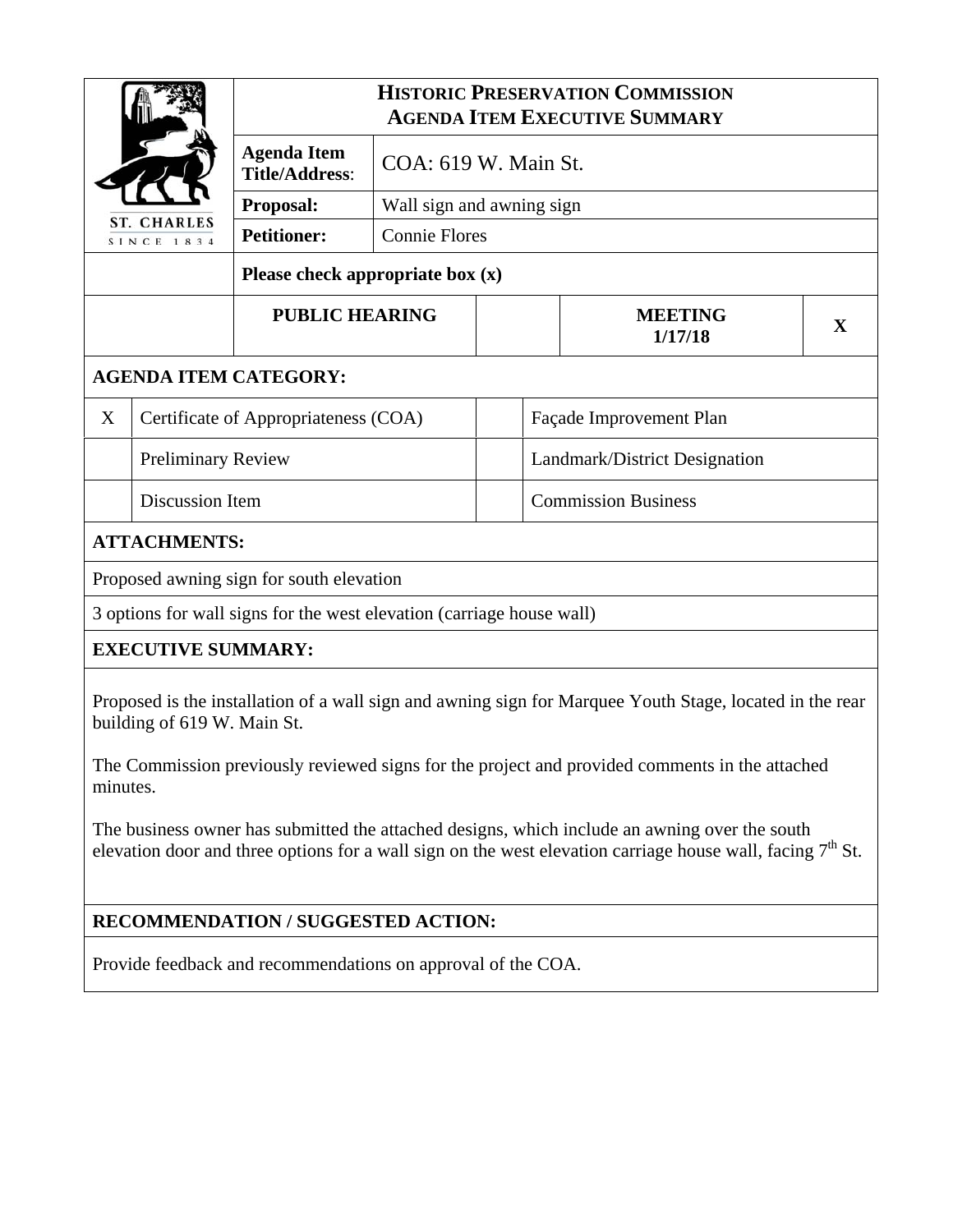Historic Preservation Commission Minutes – December 20, 2017 Page 4

Dr. Smunt felt the new height of the railings will overpower the look of the porch and suggested keeping it at 30 inches and running a separate, detached, hand rail above it between the two columns. Mr. Kessler said he preferred to see the railing set at the required height.

The Commissioners discussed whether square columns would look better than round ones. There was no strong preference for either one. It was decided to stay with round ones, with the option to use a synthetic material.

**A motion was made by Dr. Smunt and seconded by Ms. Malay with a unanimous voice vote to approve the COA with new round columns using fiberglass, FRP or any synthetic material and a 36 inch handrail as proposed.** 

## **10. COA: 619 W. Main St. (signs)**

Connie Flores, the petitioner, and Eric Larson, the owner, were present.

The proposal is for a wall sign for Marquee Youth Stage made out of MDO plywood cutouts to give a three dimensional look. The best placement is on the carriage house. Current zoning only allows one freestanding sign on the street side and there is one already there. Ms. Flores said there are doors on both sides of the carriage house and if they put their sign above one of the garage doors it may be confusing as to where their entrance is. She said they may also need to include a directional arrow sign to point to the correct door with something to show it is also the handicap accessible door. Dr. Smunt suggested having an arrow pointing towards the entrance.

Ms. Malay suggested having a half glass door and putting in a window sign. This would not count towards their sign allotment. Mr. Colby noted the only limitation with window signs is that it cannot cover more than 50% of the window frame that it is in.

Mr. Krahenbuhl said the proposed sign does not fit in with the wood on the building. Ms. Flores said she might use metallic paint to give the sign a more vintage flair. She also mentioned using goose neck lighting above it. She said she considered removing the image of the spotlight from the design of the sign and adding a three dimensional spotlight to the side of the building.

Mr. Larson felt the proposed design was a bit too "cartoony" for a historic building. Ms. Flores said people who are familiar with them know this logo and would be looking for it this way. Mr. Kessler said if that is their logo, putting it on a flat sign and then mounting it on the side of the building would be the simplest way of doing this. Dr. Smunt agreed and said this would make it easier to relocate the sign when the property undergoes future redevelopment.

The Commissioners advised they need to see drawings of the proposed suggestions before making a decision.

**A motion was made by Dr. Smunt and seconded by Mr. Krahenbuhl with a unanimous voice vote to table the item to the January 3, 2018 meeting.**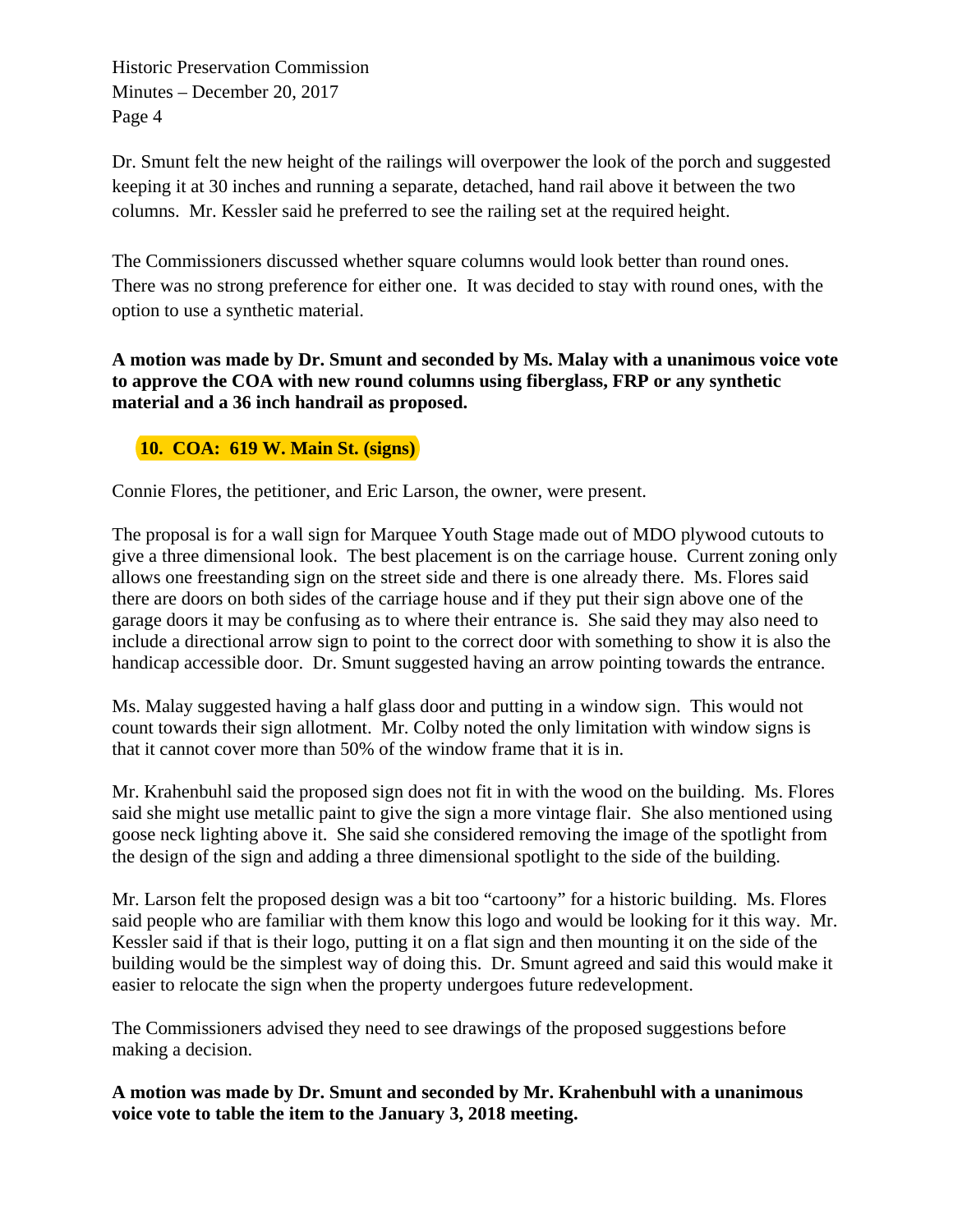## Sign Submission for Marquee Youth Stage



Sign details: New Sunbrella (black) awning. 144" W x 48" H x 24" Projection w/open sides and 8" fixed front valance.

Type of Illumination: External (existing)

Graphic area: Logo @ 42" H x 62" W = 18 sq. ft. Tagline @ 6" H x 65" w = 3 sq. ft. Total = 21 sq. ft. Allowable sign limit:  $1.5 \times 60'$  (width) = 90 sq. ft.

www.aubreysigns.com

mike@aubreysigns.com

Email:

- Special Notes:<br>
The garage door has been replaced by double glass doors
	- Design & install by Aubrey Sign Co.
	- South side of building facing parking lot